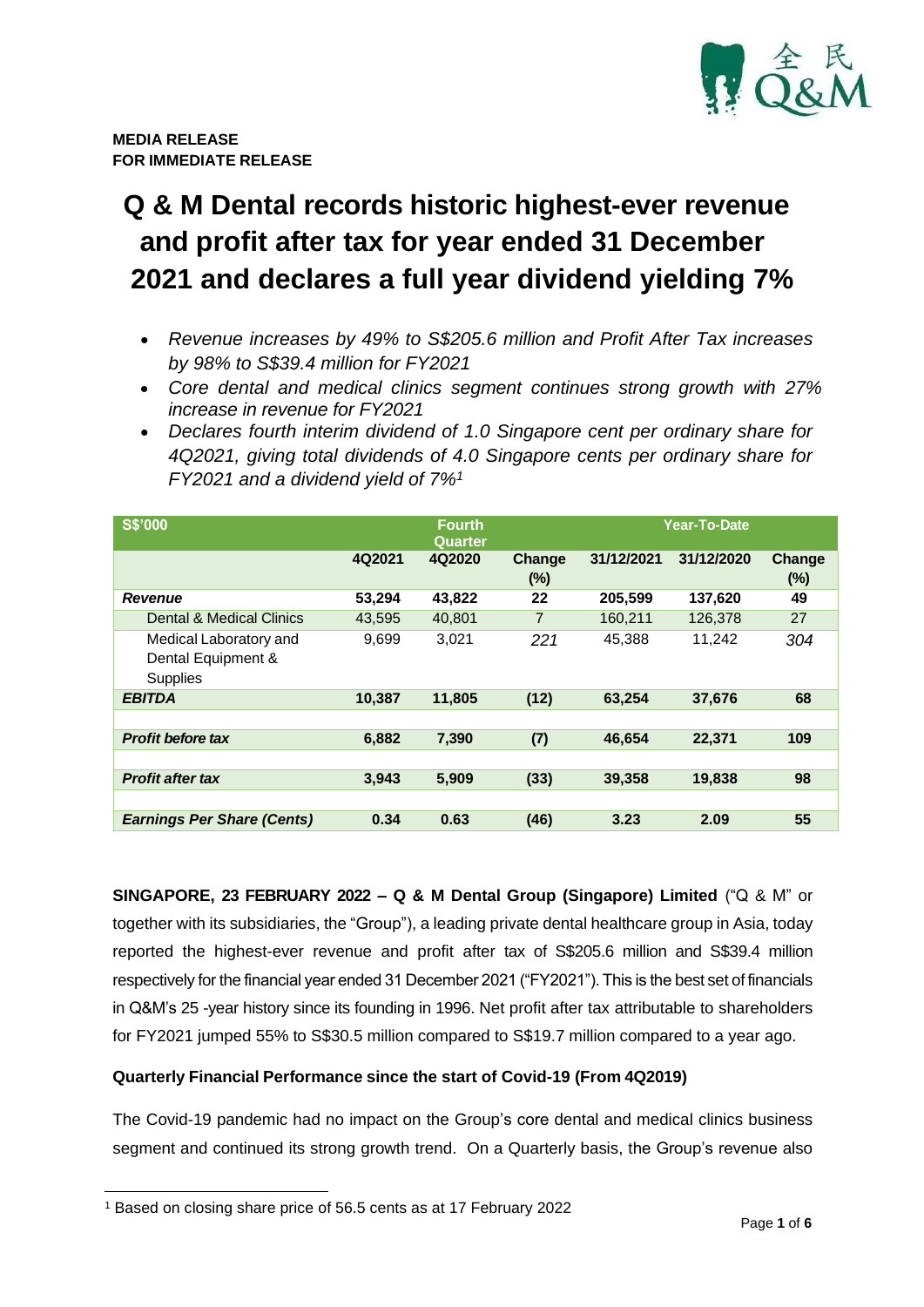

recorded a steady increase from S\$36.4 million in 4Q2019 to S\$53.3 million in 4Q2021.

#### **FY2021 Financial Performance**

For the FY2021, total revenue improved by S\$68.0 million or 49% from S\$137.6 million to S\$205.6 million. Revenue from dental and medical clinics increased by 27% to S\$160.2 million. The increase was mainly due to higher revenue from existing and new dental clinics in Singapore.

Revenue from medical laboratory and dental equipment & supplies segment jumped by 304% to S\$45.4 million. The increase was mainly due to revenue from the Group's Covid-19 medical laboratory business. The medical laboratory license from MOH was obtained in September 2020.

The Group's EBITDA for FY2021 correspondingly increased by 68% to S\$63.3 million, from S\$37.7 million in the previous period.

The Group's net profit after tax in FY2021 increased by 98% to S\$39.4 million from the S\$19.8 million recorded in FY2020. PATMI (Profit after tax attributable to Shareholders excluding Minorities) grew by 55% to S\$30.5 million, from S\$19.7 million in the previous period.

Earnings per share increased to 3.23 Singapore cents for FY2021, from 2.09 Singapore cents in the previous period.

As at 31 December 2021, the Group's financial position remains strong with net assets of S\$97.8 million, as well as cash and cash equivalents of S\$47.6 million. Bank borrowings and financial liabilities amounted to S\$83.7 million.

#### **Fourth interim Dividend**

The Group declares a fourth interim dividend of 1.0 Singapore cent per ordinary share for 4Q2021. In the last three quarters of 2021, the Group paid 1.0 Singapore cent in 1Q2021, 1.0 Singapore cent in 2Q2021 and 1.0 Singapore cent in 3Q2021. The total dividends work out to 4.0 Singapore cents for FY2021 translating to a 7% dividend yield based on closing share price of 56.5 cents and a dividend payout ratio of 113%. The 4Q2021 dividend will be paid on 24 March 2022.

#### **Operational Update- Growth & Expansion in medical clinics**

As at 31 December 2021, the Group has 136 dental clinics as compared to 118 in 31 December 2020, an increase of 18. The Group's number of medical clinics in Singapore remained unchanged at 5. (See Table 1)

In Singapore, the Group's number of dental clinics in Singapore grew to 97 in FY2021 from 83 in FY2020. The Group opened 15 new clinics and consolidated 1 clinic in Singapore in 2021 resulting in a net increase of 14 clinics. (See Table 2)

Page **2** of **6** Similarly, for overseas, the number of dental clinics has increased to 39 in FY2021, as compared to 35 previously. 38 dental clinics are in Malaysia and 1 dental clinic is in the People's Republic of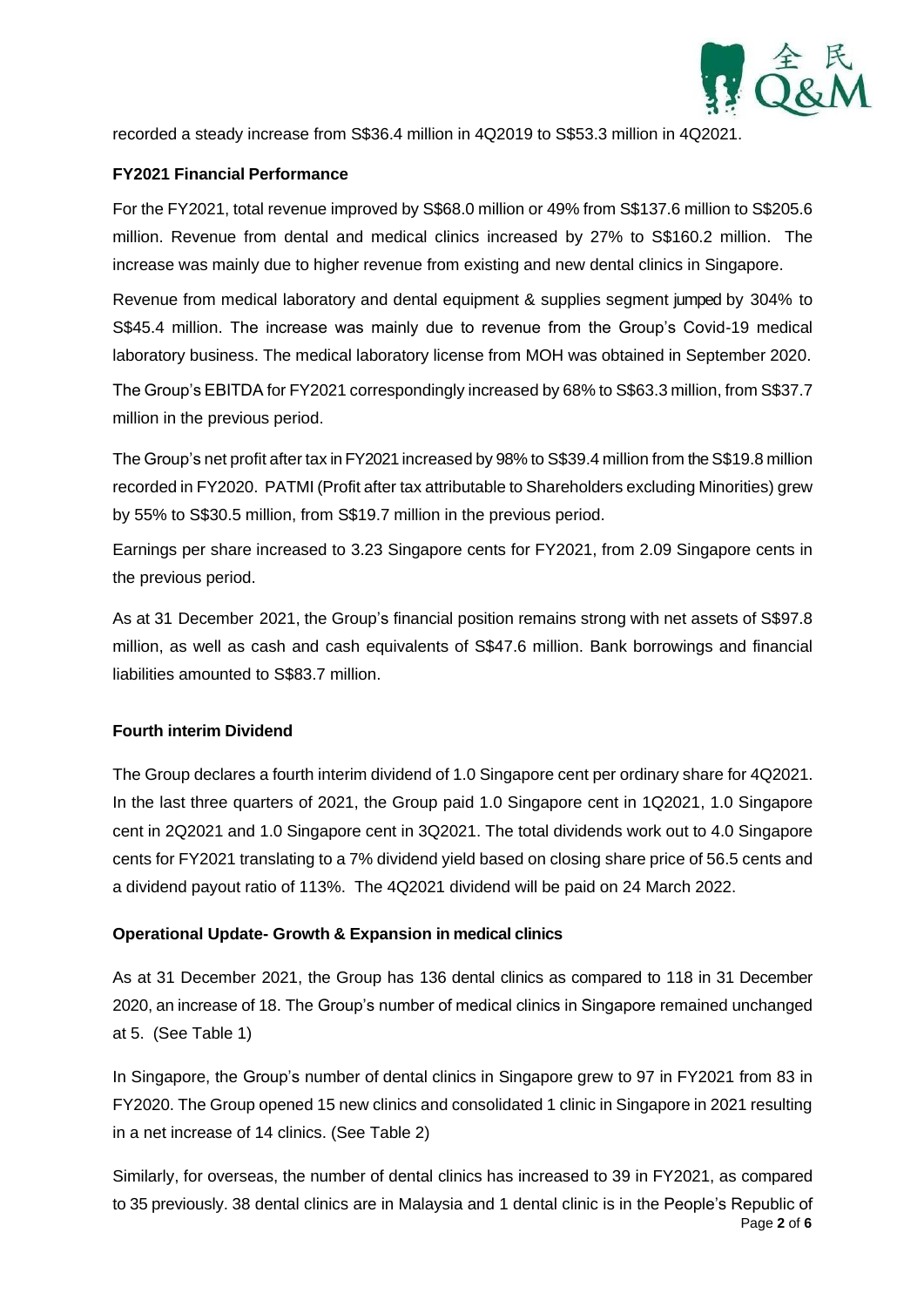

China ("PRC"). The locations of the dental clinics in Malaysia are 15 in Johor, 18 in Kuala Lumpur and 5 in Malacca. (See Table 3).

To support this growth, the Group has also increased its total number of dentists to 270 as at 31 December 2021, as compared to 250 a year ago.

## **Table 1: Total Number of Clinics and College**

| <b>Total</b>      | <b>Dental</b> | <b>Medical</b> | <b>College</b> |
|-------------------|---------------|----------------|----------------|
| As at 31 Dec 2021 | 136           |                |                |
| As at 31 Dec 2020 | 118           |                |                |
| Change            | +18           | ۰              | ۰              |

#### **Table 2: Total Number of Clinics and College in Singapore**

| <b>Singapore</b>  | <b>Dental</b> | <b>Medical</b> | <b>College</b> |
|-------------------|---------------|----------------|----------------|
| As at 31 Dec 2021 | 97            |                |                |
| As at 31 Dec 2020 | 83            |                |                |
| Change            | $+14$         | -              |                |

## **Table 3: Total Number of Clinics and College in Malaysia and China**

| <b>Overseas</b>   | <b>Dental-Malaysia</b> | <b>Dental-China</b> |
|-------------------|------------------------|---------------------|
| As at 31 Dec 2021 | 38                     |                     |
| As at 31 Dec 2020 | 34                     |                     |
| Change            |                        | -                   |

#### **Updates on subsidiary- Acumen Diagnostics Pte Ltd**

The Group continues to focus on investment opportunities in sectors that are synergistic and aligned with its business strategy. Associate Company Aoxin Q & M Dental Group Limited ("Aoxin")'s recent acquisition of a 49% shareholding of Acumen Diagnostics Pte. Ltd. ("Acumen Diagnostics"), raised Q & M's effective interest in Acumen Diagnostics to 67% from 51% in October 2021. With 1 scientist, 16 medical technologists and 36 other staff, Acumen Diagnostics' technical capabilities and infrastructure in molecular diagnostics, enables it to do research and development, manufacturing, as well as clinical laboratory testing.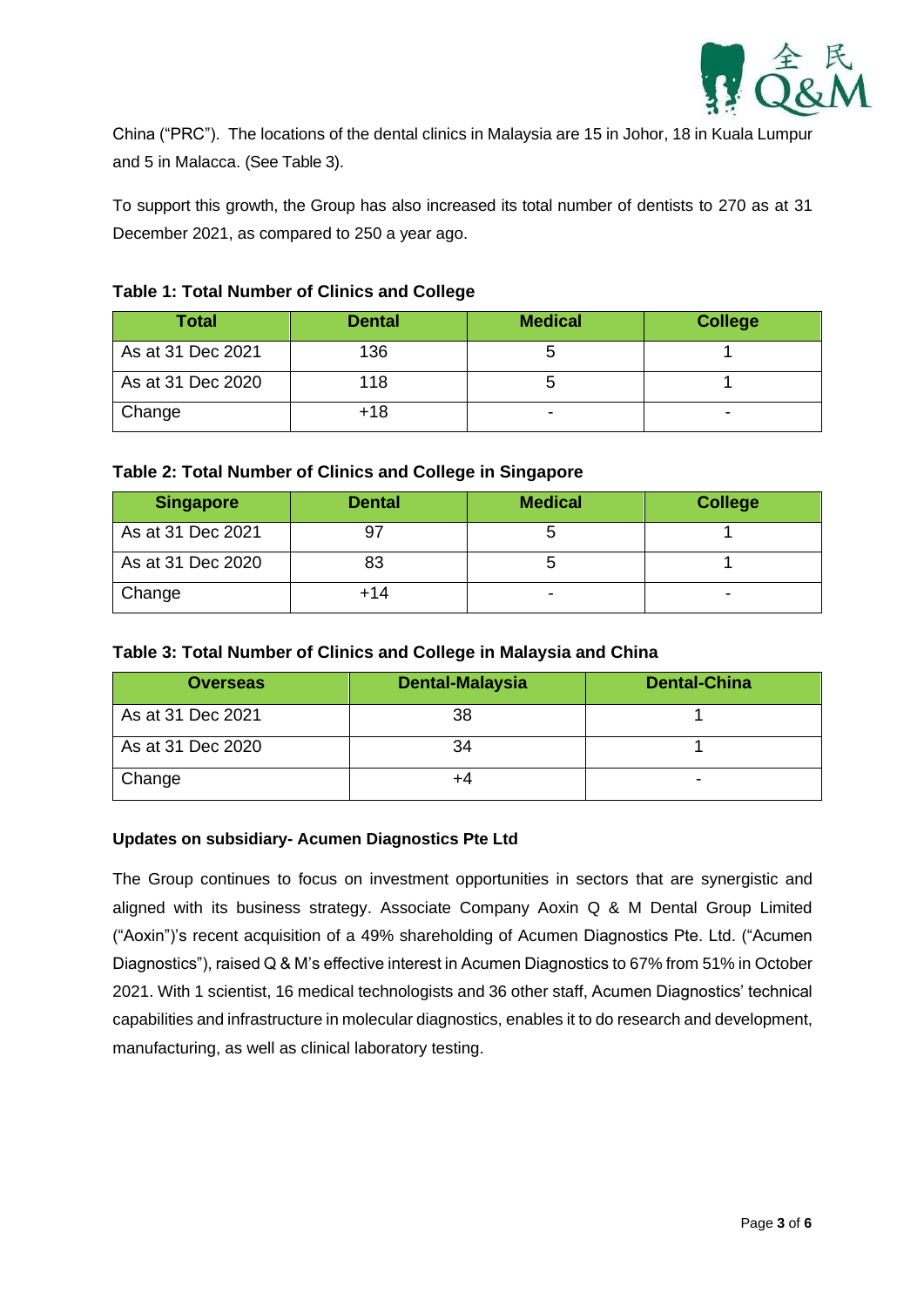

## • **Capabilities to Tackle Omicron Covid-19 Variant**

For Acumen Diagnostics, the Group will continue to offer COVID-19 testing by polymerase chain reaction ("PCR") for patients that require PCR test results and for travelers as Singapore opens its borders, as well as distribute COVID-19 antigen rapid tests ("ART"). It will also launch a panel of new PCR tests for infectious diseases, sepsis and cancer.

On 11 November 2021, Acumen Diagnostics announced that it has been granted the license by Ministry of Health, Singapore to provide door-to-door COVID-19 PCR home swab services.

On 3 December 2021, Acumen Diagnostics announced that its proprietary, locally-manufactured PCR test kits Acu-Corona 2.0 and Acu-Corona Duplex are able to detect COVID-19 positive cases infected with the Omicron variant. On 16 December 2021, Acumen Diagnostics announced that it has been granted a license by Ministry of Health, Singapore to provide offsite COVID-19 PCR swab services and serology sample collection at 100 clinics.

Acumen Diagnostics will continue to roll out its testing services via the Group's network of clinics, and also at its headquarters located at The Gemini, 41 Science Park Road, Singapore. Currently, the Company has about 61 clinics providing the testing services island-wide.

#### • **Appoints UOB Kay Hian Private Limited as Arranger to Explore NASDAQ Listing**

On 17 January 2022, Q & M announced that Acumen Diagnostics is exploring a proposed listing of its securities on the NASDAQ stock exchange in New York, USA. Acumen Diagnostics has appointed UOB Kay Hian Private Limited to assist Acumen Diagnostics with the listing evaluation and all relevant preparatory work including the selection of professional advisers and underwriting banks in relation to the proposed NASDAQ listing and fundraising exercise.

#### **Looking Forward – Expansion Plans**

*Dr Ng Chin Siau, said "Q&M will embark on 4 pillars of growth. Firstly, expansion of our core dental business in Singapore, Malaysia as well as South East Asia and China for sustainable growth. "Our Group intends to open at least 30 dental clinics a year from 2021 onwards in Singapore and Malaysia for the next 10 years."* 

*Secondly, the use of medical technology such as our proprietary Artificial Intelligence Guided Clinical Decision Support System to provide the most effective and suitable treatment plans for patients This will enable us to scale up consistency and quality throughout our network clinics.*

*Thirdly, expand our clinical testing laboratory business to test Covid-19 and other diseases such as dengue sepsis and other bacterial pathogens.* 

*Fourthly, invest in medical and healthcare business that will enhance our shareholder's value such as Acumen Diagnostic."*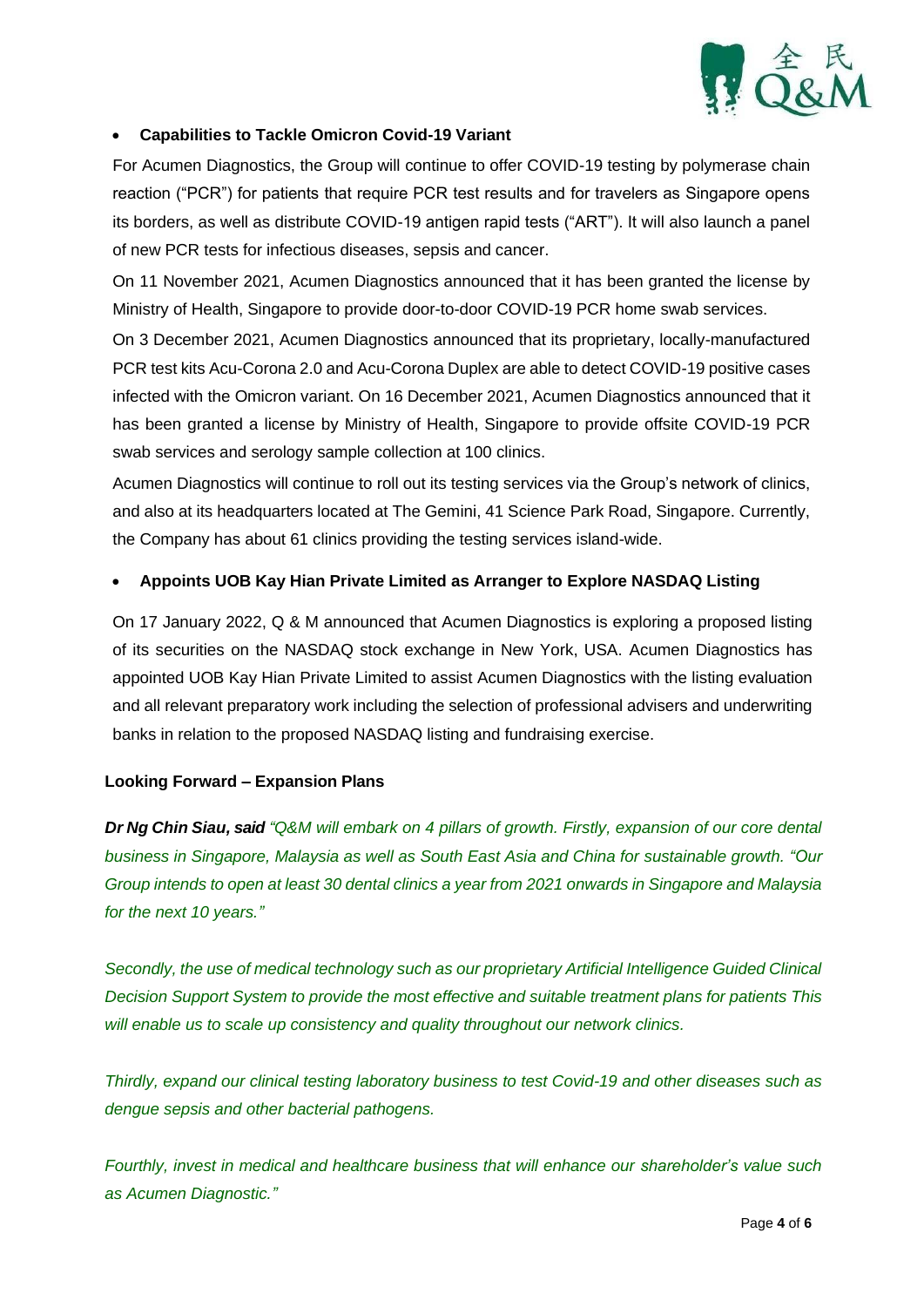

Q & M Group will continue to execute our business plans outlined below:

## 1. **Expansion of network of dental clinics in Singapore, Malaysia and Southeast Asia**

Q & M will focus on its operations in Singapore and has initiated a strategy of intensive organic growth for its dental clinics in Singapore. It will expand its team of dentists to support the future growth of its operations in Singapore.

The Group intends to open at least 30 dental clinics a year for the next 10 years from 2021 onwards in Singapore and Malaysia and continue to look for opportunities to expand its business through the opening of new dental clinics in Southeast Asia.

The eventual number of dental outlets will depend on available opportunities, pertinent market conditions and the evolving Covid-19 situation.

#### **2. Expansion into private dental healthcare market in China**

Q & M's main thrust of expansion in China is through organic growth to develop a new and sustainable growth pillar that can yield long term value for the Group.

#### **3. Artificial Intelligence Guided Clinical Decision Support System (AI-GCDSS)**

Q & M will continue to develop, invest, and optimise its proprietary digital Artificial Intelligence (AI) Guided Clinical Decision Support System to provide the most effective and suitable treatment plans for patients. The Group believes it is well-positioned to cater to patients' rising demand for primary and higher value specialist dental healthcare services.

#### **4. Medical Laboratory**

Q & M will focus on rolling out its clinical testing laboratory's pipeline of new tests including PCR assays for dengue sepsis and the identification of bacterial pathogens and their associated antibiotics resistance in pneumonia and bloodstream infections.

#### **Looking Forward**

Barring any unforeseen circumstances, such as a rapid worsening of the Covid-19 situation in Singapore and Malaysia, there are no known significant changes in the trends and competitive

conditions of the industry in which the Group operates and no other major known factors or events that may adversely affect the Group in the next reporting period and the next 12 months.

~~~~~*End~~~~*